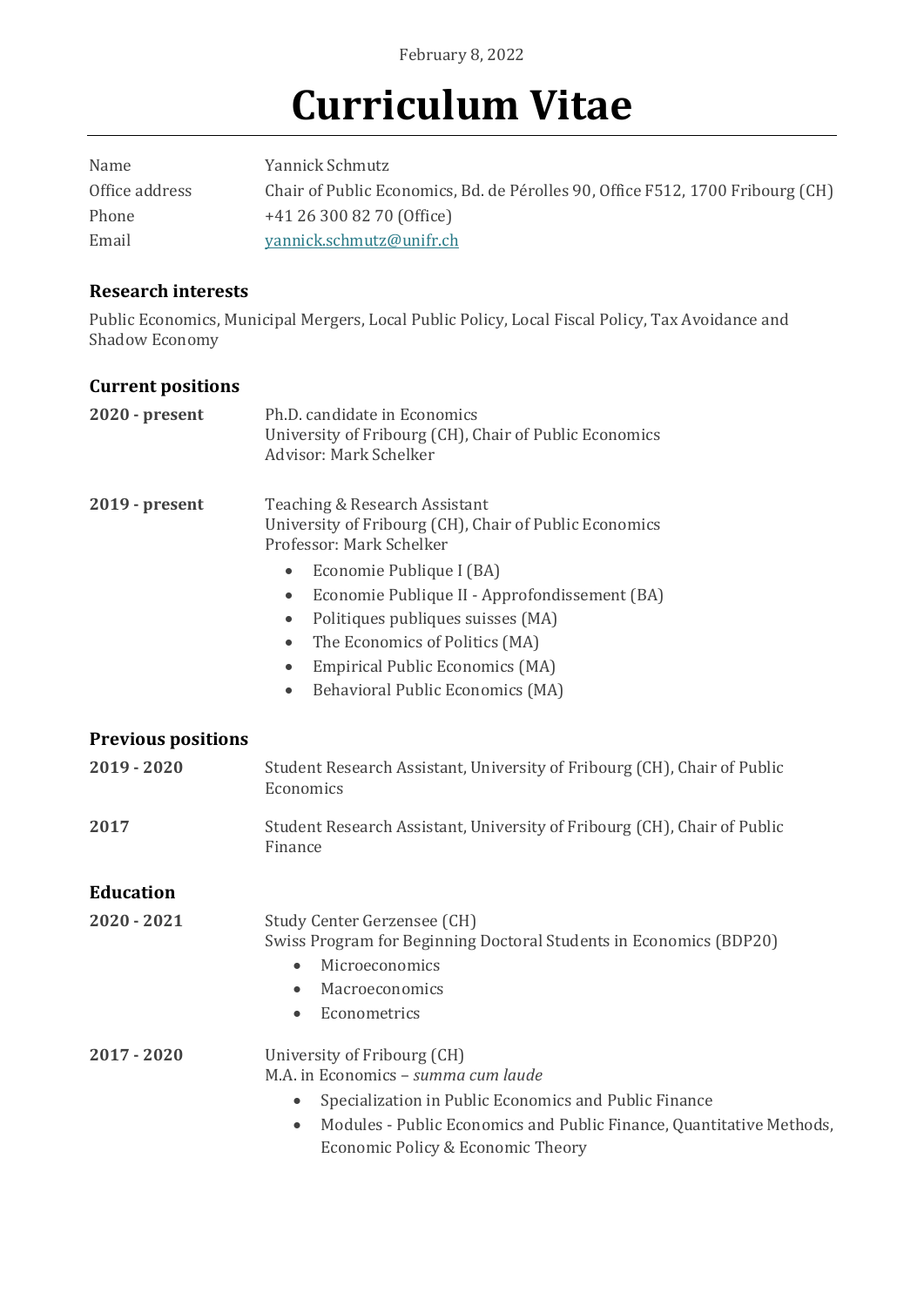|                                                    | Dissertation - Voluntary Mergers in the Canton of Vaud: Effect on<br>$\bullet$<br>Expenditures. Evidence based on Difference-in-Differences and the<br>Synthetic Control Method                                                                                                                                                                                  |  |  |
|----------------------------------------------------|------------------------------------------------------------------------------------------------------------------------------------------------------------------------------------------------------------------------------------------------------------------------------------------------------------------------------------------------------------------|--|--|
| 2014 - 2017                                        | University of Fribourg (CH)                                                                                                                                                                                                                                                                                                                                      |  |  |
|                                                    | B.A. in Economics - cum laude                                                                                                                                                                                                                                                                                                                                    |  |  |
|                                                    | Dissertation - Estimation empirique de la taille de l'économie informelle<br>$\bullet$<br>dans les cantons suisses                                                                                                                                                                                                                                               |  |  |
| <b>Academic writings</b>                           |                                                                                                                                                                                                                                                                                                                                                                  |  |  |
| 2022                                               | Les avantages et les principes fondamentaux du fédéralisme. Journal des<br>Libertés 15, 2022: p. 13-34 (with Mark Schelker)                                                                                                                                                                                                                                      |  |  |
| <b>Popular Writing</b>                             |                                                                                                                                                                                                                                                                                                                                                                  |  |  |
| 2022                                               | Le paquet d'aide aux médias et un compromis boiteux. Watson, 07.02.2022<br>(With Mark Schelker)                                                                                                                                                                                                                                                                  |  |  |
| 2021                                               | Errements et tourments du fédéralisme suisse. Le Temps, 28.01.2021 (with<br>Christoph A. Schaltegger and Mark Schelker)                                                                                                                                                                                                                                          |  |  |
| 2020                                               | Fédéralisme en temps de crise : un avantage abandonné. Le Temps,<br>12.05.2020 (with Mark Schelker)                                                                                                                                                                                                                                                              |  |  |
| <b>Appearances in the Media and Public Debates</b> |                                                                                                                                                                                                                                                                                                                                                                  |  |  |
| 2021                                               | Panelist/Public debate, "Fédéralisme - Un pour tous ou tous pour un ?", Cafés<br>scientifiques de l'Université de Fribourg, Nouveau Monde, 29.09.2021                                                                                                                                                                                                            |  |  |
|                                                    | Interview/Radio debate, "Service compris - Fédéralisme", Radio Fribourg,<br>29.09.2021                                                                                                                                                                                                                                                                           |  |  |
| <b>Expert reports</b>                              |                                                                                                                                                                                                                                                                                                                                                                  |  |  |
| 2021                                               | Avis concernant le projet de loi sur la participation des communes au<br>financement des prestations sociales et des mesures de soutien aux personnes<br>âgées (LPCFPS) et son effet mécanique sur les flux péréquatifs. Rapport<br>commandé par le Secrétariat général du Département de la cohésion sociale<br>du Canton de Genève, 2021. (with Mark Schelker) |  |  |

### **Work in progress**

The Effects of Municipal Amalgamations on Fiscal Policy and Satisfaction with Local Decision Making (with Mark Schelker)

The Impact of Mass Gatherings on COVID-19 Infections and Mortality (with Mark Schelker)

| <b>Volunteering</b> |                                                                               |
|---------------------|-------------------------------------------------------------------------------|
| $2020$ - present    | Member of the faculty council, University of Fribourg                         |
| $2021$ - present    | Member of the committee (events, communication and sponsoring), FC<br>Central |